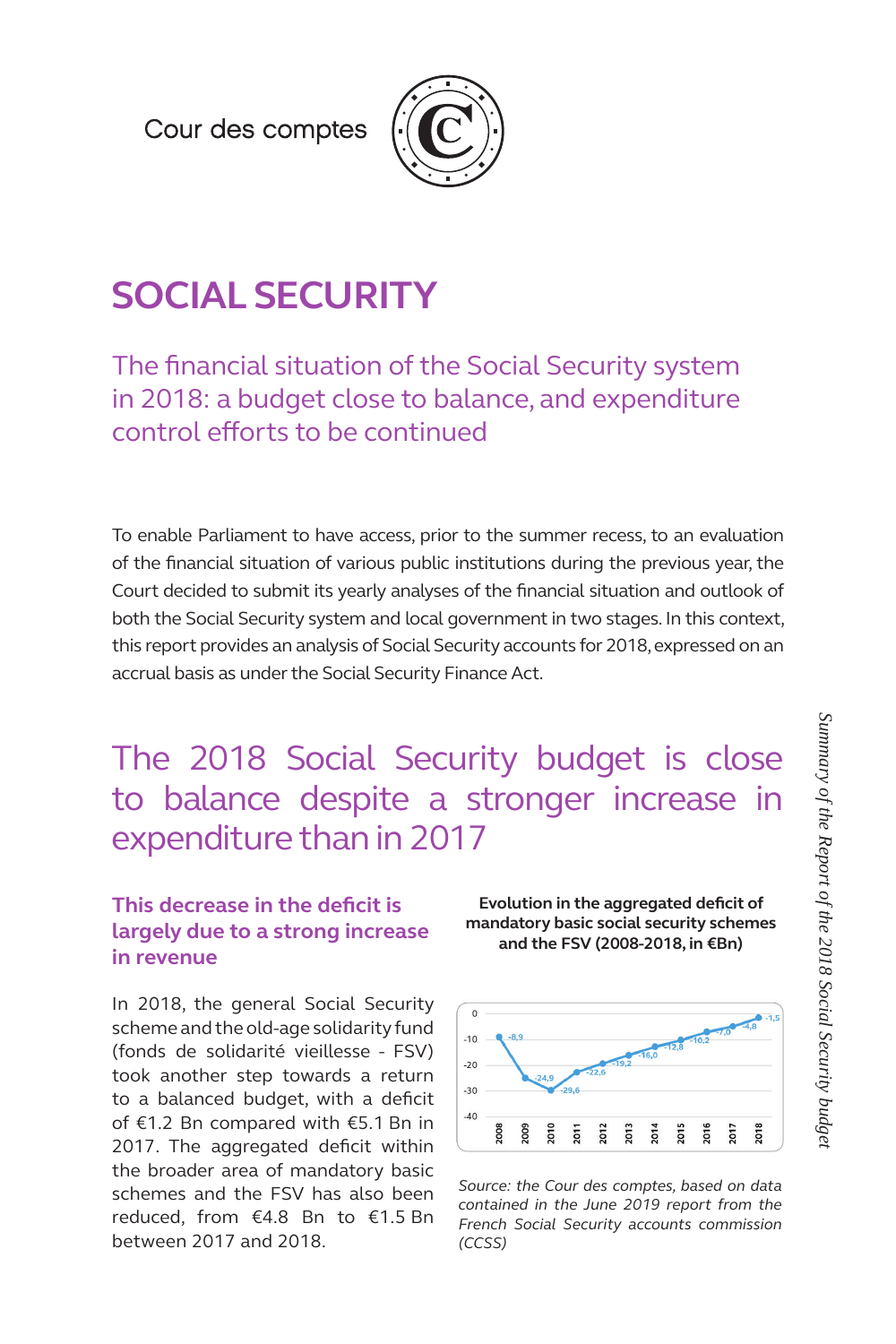This represents a greater step than was anticipated when the initial Finance Act was passed, under which the general scheme and FSV deficit was expected to reach €2.2 Bn. Wage bill evolutions were more dynamic than anticipated (3.5 % as against 3.1 %) and there was an increase in revenue from investment income; in conjunction with the knock-on effects of tax reductions made possible by the introduction of the single flat-rate levy (PFU), these largely explain this betterthan-expected outcome.

This improvement in the general scheme and FSV's budget, compared to 2017, was made possible by a strong and spontaneous increase in revenue. This was due both to a positive and significant number of new measures, which accounted for €1.6 Bn, and to spontaneous growth which exceeded economic activity (3.0 % as against 2.5 %), in conjunction with a good wage bill performance (3.5 % as in 2017).

#### **Expenditure has increased more rapidly than in 2017, owing particularly to the dynamism of old-age pension benefits**

Expenditure grew at a higher pace in 2018 (2.4 % as against 2.0 % in 2017, based on the same data). Although the growth norm for healthcare expenditure (objectif national de dépenses d'assurance maladie – ONDAM) increased at the same rate as in 2017 (2.2 %), there has been an increase in the growth rate of old-age pension expenditure, driven by the full year effect of the 2017 revaluations and by an increase in the number of individuals taking retirement.





*\*All pension rights, apart from derived rights (survivor's pension). Source: Department of Social Security*

This is a reflection of expenditure which is outpacing potential GDP growth; despite the positive impact of the new measures relating to revenue, the 2018 structural effort was to be modest, in the order of €0.4 Bn. The improvement in the structural balance – including appropriate precautions regarding the single area represented by Social Security – was to remain just below zero, in the order of €2 Bn. Consequently, at least half of the reduction in the actual deficit during 2018 would have been due to the positive economic climate.

Accordingly, reducing the dynamism of Social Security expenditure to a level equal to or below potential GDP growth – which would involve further spending cuts – would contribute to returning public finance to a balanced budget. This perspective emphasises the importance of steering mechanisms such as the ONDAM.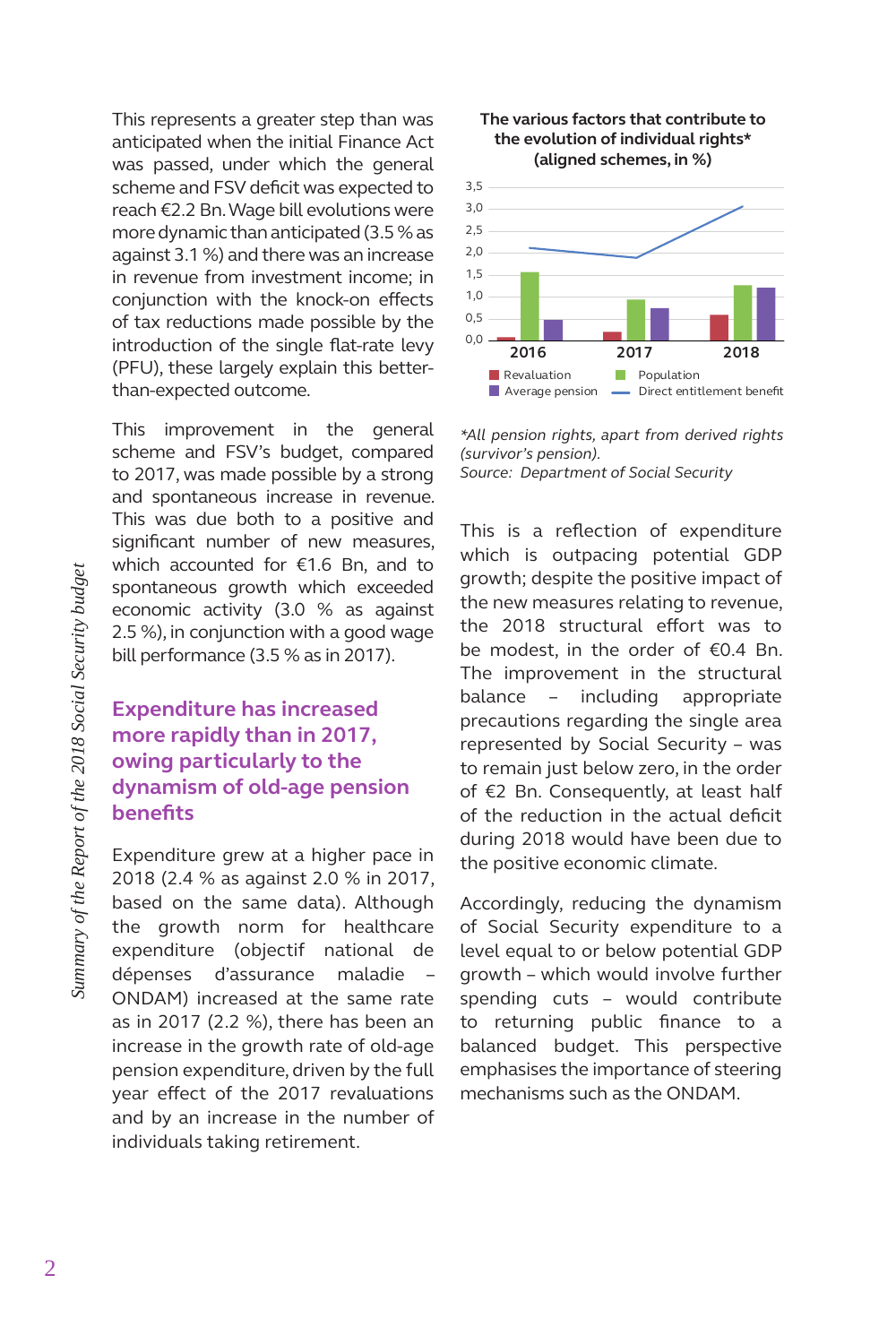## The ONDAM for 2018 was met against a backdrop of a downward growth trend in hospital activity

In 2018, the ONDAM was respected for the ninth consecutive year, which has made it possible to maintain its annual increase at below 2.5 % during the past five years.

In 2018, on the Court's recommendations, this overall compliance was accompanied by the reintegration of expenditure linked to the Pharmaceutical Innovation Financing Fund (fonds pour le financement de l'innovation pharmaceutique – FFIP) within the scope of expenditure. However, the ONDAM's data remains incomplete, to the extent that certain expenditure – which includes disability allowances and pensions for accidents at work and occupational diseases — continues to be excluded.

|                              | 2013    | 2014    | 2015    | 2016     | 2017    | 2018 $(p)*$ |
|------------------------------|---------|---------|---------|----------|---------|-------------|
| ONDAM voted                  | 175,4   | 178,3   | 181,9   | 185,2    | 190,7   | 195,4       |
| ONDAM observed               | 173.7   | 178.1   | 181.8   | 185.2    | 190.7   | 195.2       |
| Deviation from the objective | $-1.7$  | $-0,2$  | $-0,1$  | -        |         | $-0,2$      |
| Growth rate voted            | $+2.5%$ | $+1.7%$ | $+2.0%$ | $+1,75%$ | $+2,1%$ | 2,3 %       |
| Growth rate observed         | $+2.1%$ | $+2.4%$ | $+2.0%$ | $+1,8%$  | $+2.2%$ | 2,2 %       |

#### **Amounts and growth rates for the ONDAM under the Social Security Finance Act (2013-2018) (in €Bn)**

*\* All pension rights, apart from derived rights (survivor's pension). Source: Department of Social Security* 

In 2018, compliance with the ONDAM also included various imperfectly controlled trends within the different categories of healthcare expenditure; these were attributable to differences in the pressures exerted on the latter, accentuated by the challenges of forecasting hospital expenditure against a backdrop of a reduction in the activities of healthcare institutions.

The slow growth in hospital activities, already observed in 2017 and belatedly confirmed in 2018, led the regulator to include end-of-year allocations to hospitals and resulted in a reduced mobilisation of the reserves of the French national funding agency for the elderly and handicapped (*Caisse nationale de solidarité pour l'autonomie* - CNSA).